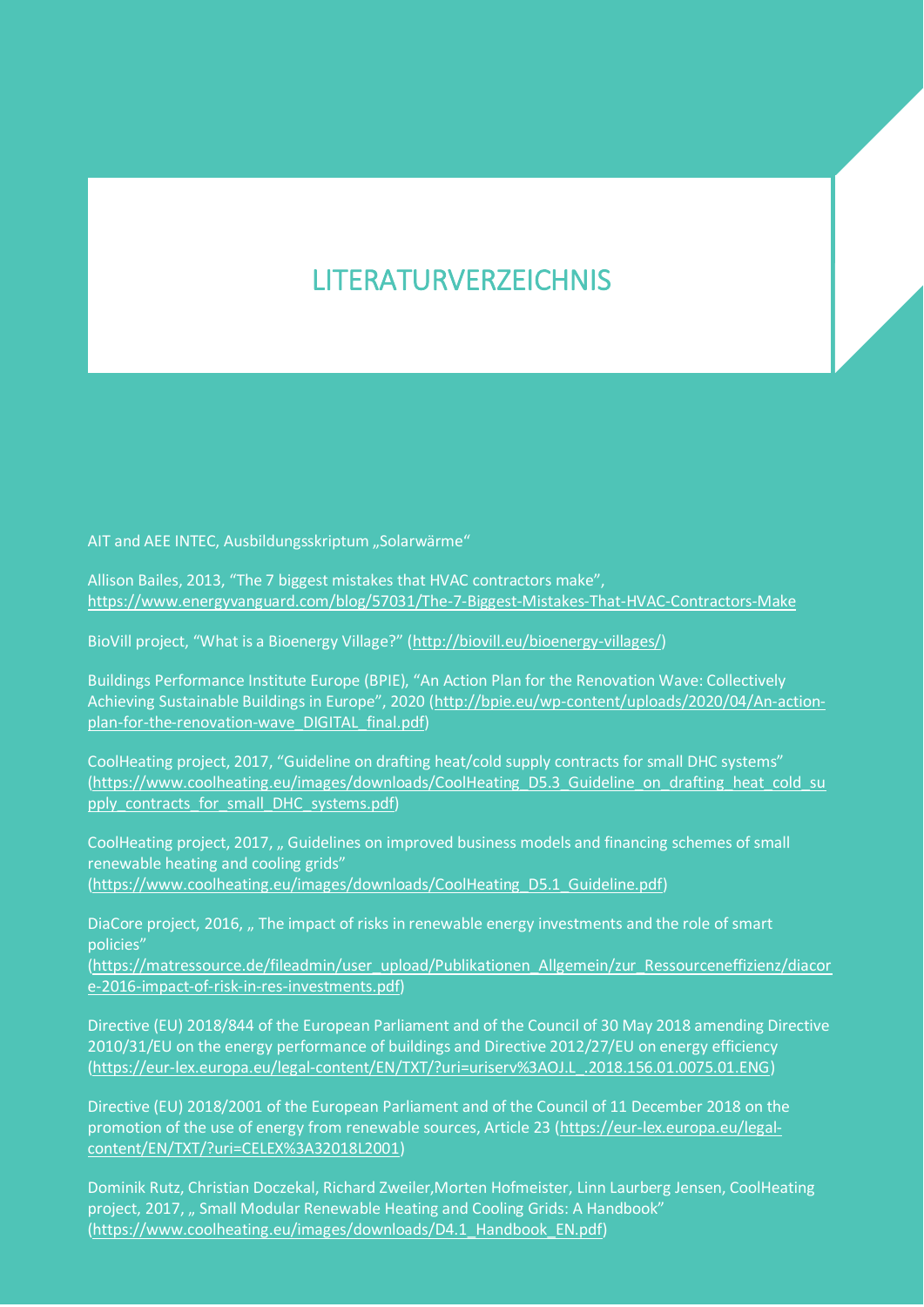

EHPA, "EHPA Quality Label": www.ehpa.org/ehpa-quality-label/about/

Energie- und Umweltagentur Niederösterreich, "Optimierung der Heizanlage"

ETIP RHC, 2019, "2050 Vision for 100% renewable heating and cooling in Europe" (https://www.rhcplatform.org/content/uploads/2019/10/RHC-VISION-2050-WEB.pdf)

European Commission Regulation (EU) No 813/2013 of 2 August 2013 implementing Directive 2009/125/EC of the European Parliament and of the Council with regard to ecodesign requirements for space heaters and combination heaters (https://eur-lex.europa.eu/legal-content/EN/TXT/?uri=CELEX:32013R0813)

European Commission Delegated Regulation (EU) No 811/2013 of 18 February 2013 supplementing Directive 2010/30/EU of the European Parliament and of the Council with regard to the energy labelling of space heaters, combination heaters, packages of space heater, temperature control and solar device and packages of combination heater, temperature control and solar device (https://eur-lex.europa.eu/legalcontent/EN/TXT/?uri=CELEX%3A32013R0811)

European Commission, "An EU Strategy on Heating and Cooling", 2016 (https://ec.europa.eu/energy/sites/ener/files/documents/1\_EN\_ACT\_part1\_v14.pdf)

European Commission, "Energy Performance of Buildings Directive" (https://ec.europa.eu/energy/topics/energy-efficiency/energy-efficient-buildings/energy-performancebuildings-directive\_en)

European Commission, 2020, "European Green Deal: New financing mechanism to boost renewable energy" (https://ec.europa.eu/info/news/european-green-deal-new-financing-mechanism-boostrenewable-energy-2020-sep-17\_en?pk\_campaign=ENER%20Newsletter%20October%202020)

European Commission, "Space and combination heaters – Ecodesign and Energy Labelling Review Study: Task 2 Market Analysis", July 2019 (https://www.ecoboiler-review.eu/Boilers2017- 2019/downloads/Boilers%20Task%202%20final%20report%20July%202019.pdf)

European Commission, "The European Green Deal", 2019 (https://eur-lex.europa.eu/legalcontent/EN/TXT/?qid=1588580774040&uri=CELEX:52019DC0640)

European Commission Communication, "The European Green Deal", 11/12/2019 (https://ec.europa.eu/info/sites/info/files/european-green-deal-communication\_en.pdf)

European Turbine Network and COGEN Europe, "The role of micro-CHP in future energy sector: A focus on energy efficiency and emission reduction (https://setis.ec.europa.eu/system/files/integrated\_setplan/etncogen\_input\_action5.pdf)

Frankfurt School-UNEP Centre/BloombergNEF, 2020, "Global Trends in Renewable Energy Investment 2020" (https://www.fs-unep-centre.org/wp-content/uploads/2020/06/GTR\_2020.pdf)

General heating & Air Conditioning, "Avoid these top 3 HVAC installation errors", https://genhvac.com/avoid-top-3-hvac-installation-errors/

Going Solar, "The top 5 Ways to Finance Solar Panels for Your Home" (https://goingsolar.com/the-top-5 ways-to-finance-solar-panels-for-your-home/)

Heat Roadmap Europe, 2017, "A low carbon heating and cooling strategy 2050"

IRENA, "Heating & Cooling" (https://www.irena.org/heatingcooling)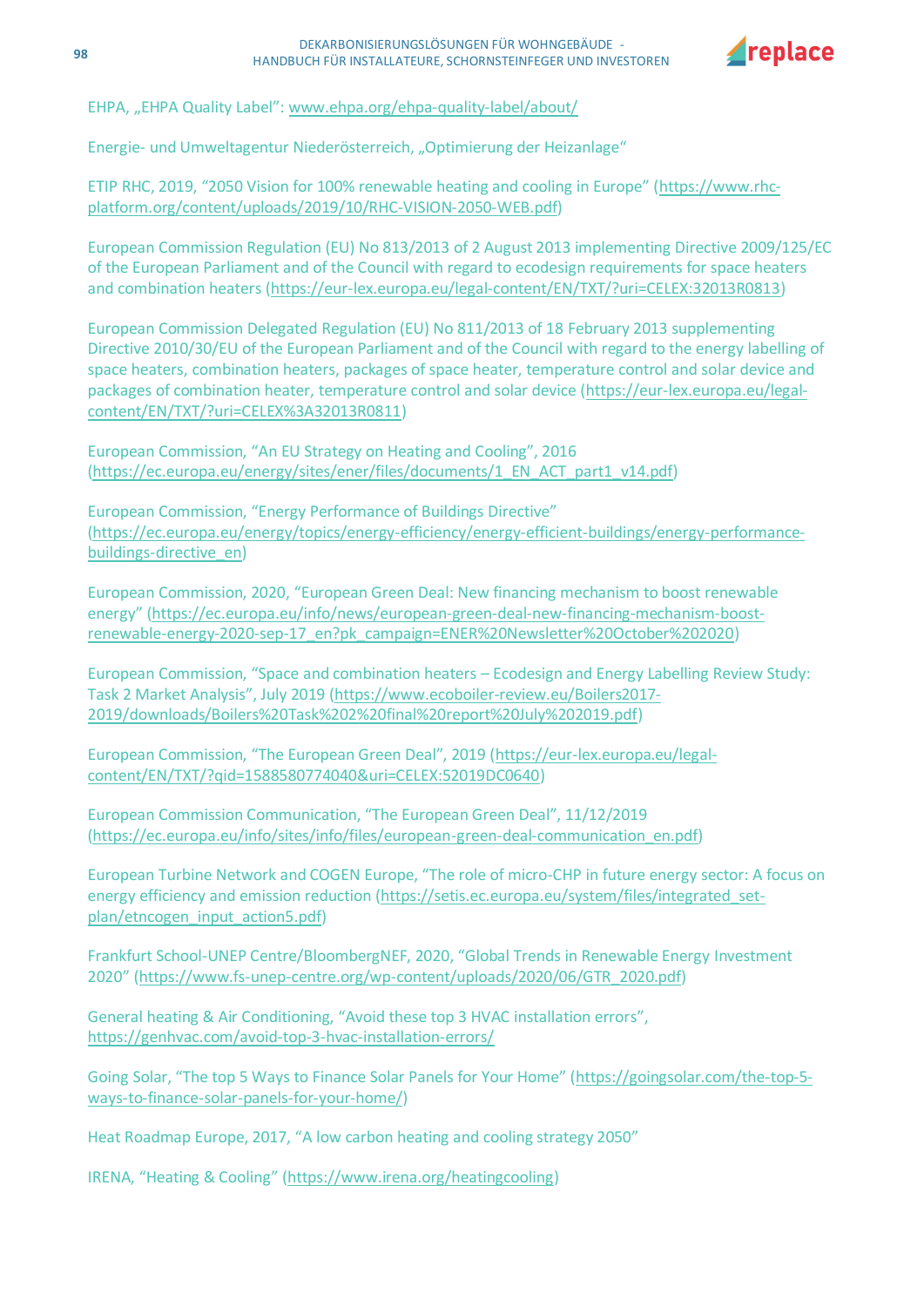## **LITERATURVERZEICHNIS 99**

Just In Time Furnace, "Common mistakes of HVAC service and installation", http://www.justintimefurnace.com/b/common-mistakes-of-hvac-service-and-installation

K4RES-H project, "Financial Incentives for Renewable Heating and Cooling" (https://ec.europa.eu/energy/intelligent/projects/sites/iee-projects/files/projects/documents/k4resh financial incentives for renewable hc.pdf)

Klimaaktiv, 2020, "Die richtige Heizung für mein Haus – Eine Entscheidungshilfe" (https://www.klimaaktiv.at/service/publikationen/erneuerbare-energie/richtige-heizung.html)

Klimaaktiv, "Renewable Heating" https://www.klimaaktiv.at/english/renewable\_energy/renewable\_heating.html)

klimaaktiv, 2017, "Wegweiser zur guten Installation von Solaranlagen Qualitätslinie Solarwärme" (https://www.klimaaktiv.at/erneuerbare/erneuerbarewaerme/Heizungssysteme/solaranlagen/QL-Solarwrme.html)

Klimaaktiv, 2015, "WEGWEISER ZUR GUTEN HEIZUNGS- UND LÜFTUNGSINSTALLATION - Qualitätslinie 2: Wärmepumpe"

Klimaaktiv, 2011, "Merkblatt Fernwärme" (https://www.klimaaktiv.at/dam/jcr:d99f71a7-a24a-4563-9dbfedbb20dd6066/Merkblatt\_Fernwaerme.pdf)

Level, "Shading" (http://www.level.org.nz/passive-design/shading)

LimJae-Han and Kim Wwang-Woo, 01/2016, REHVA Journal, "ISO 11855 - The international Standard on the Design, dimensioning, installation and control of embedded radiant heating and cooling systems", https://www.rehva.eu/rehva-journal/chapter/iso-11855-the-international-standard-on-the-designdimensioning-installation-and-control-of-embedded-radiant-heating-and-cooling-systems

Michael C. Rosone, 2014, "5 Common HVAC Installation Mistakes and How They Cost You", https://aristair.com/blog/5-common-hvac-installation-mistakes-and-how-they-cost-you/

Mike O'Boyle, 2018, "Investment-Grade Policy: De-Risking Renewable Energy projects", Forbes (https://www.forbes.com/sites/energyinnovation/2018/11/12/investment-grade-policy-de-riskingrenewable-energy-projects/#117f26084e77)

proPellets Austria, "Long-term comparison of costs of various fuels in Austria showing that ecological heating is economically attractive" (https://www.propellets.at/en/wood-pellet-prices)

R. van der Veen and E. Kooijman for the European Commission's Joint Research Centre, 2019, "Identification of EU funding sources for the regional heating and cooling sector" (https://op.europa.eu/en/publication-detail/-/publication/782b29a2-4159-11e9-8d04- 01aa75ed71a1/language-en/format-PDF).

Renewable Energy World, 2020, "3 reasons to invest in renewable energy now" (https://www.renewableenergyworld.com/2020/05/06/3-reasons-to-invest-in-renewable-energy-now/)

REScoop project, "Report on REScoop Business Models" (https://www.rescoop.eu/uploads/rescoop/downloads/REScoop-Business-Models.pdf)

Rödl & Partner, "New EU Directive: A renewable energy (RE) investment offensive in heating/ cooling and in the generation of electricity for household self-consumption is on the horizon", 2018 (https://www.roedl.com/insights/renewable-energy/2018-08/new-eu-directive-renewable-energyinvestment-heating-cooling)